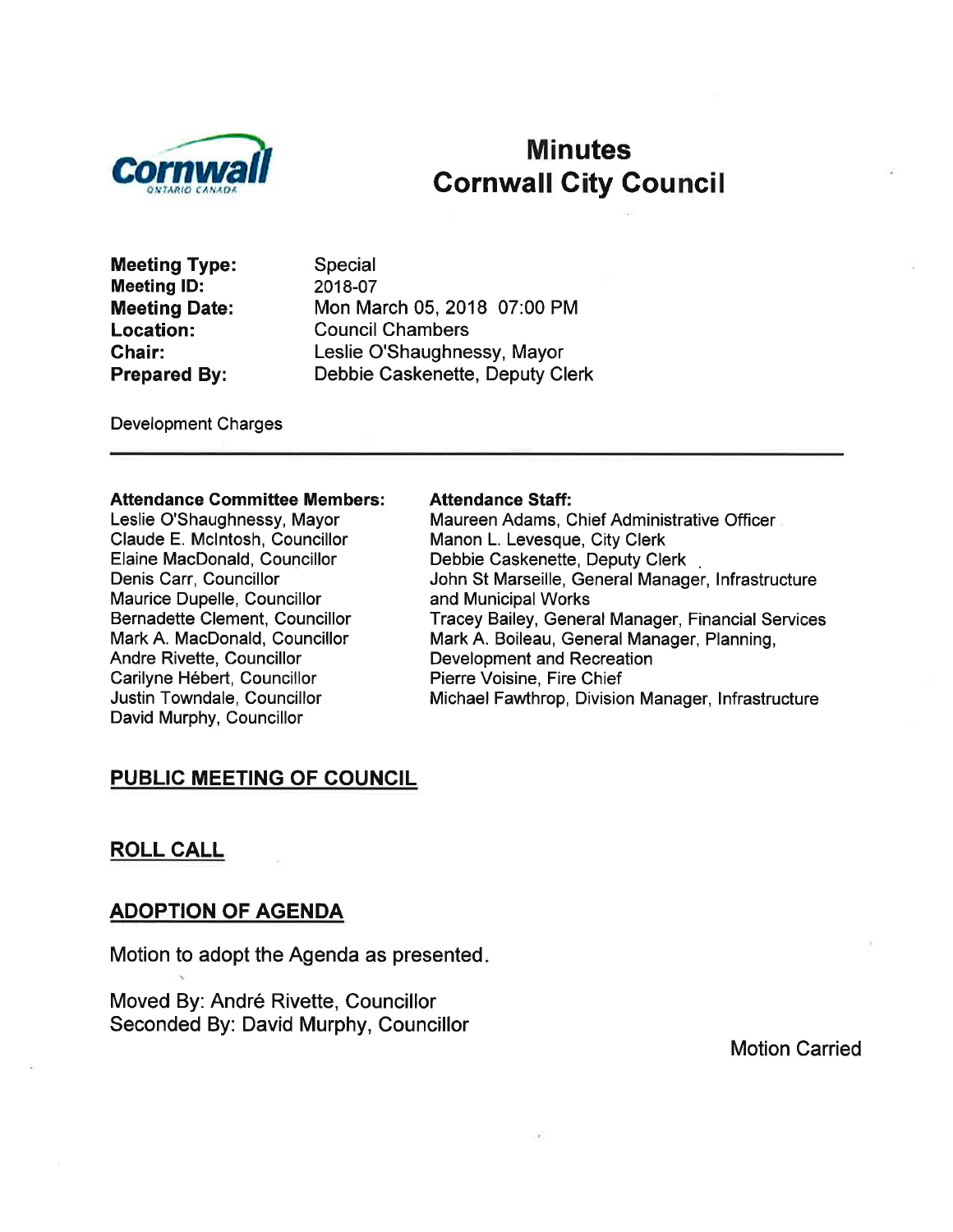# DISCLOSURE OF INTEREST

Councillor Mark A. MacDonald declared a conflict of interest on this issue as he is a co-owner of a land development corporation and plans on building new construction.

# PURPOSE OF THE MEETING

This is a public meeting of Council being held under Section 12 of the Development Charges Act, 1997, as amended. The purpose of the meeting is to give the public an opportunity to ask questions, provide comments, and make representations on the Development Charge Background Study and proposed By-law dated December 22, 2017. Council will not be taking any action this evening on this report or By-law.

## **PRESENTATIONS**

Having declared a conflict of interest, Councillor Mark A. MacDonald stepped away from the table during the presentation and open forum of the meeting.

I Development Charges - Public Meeting of Council Click for detail -->  $\Box$ 

Andrew Grunda of Watson & Associates Economists Ltd. presented an update of the findings of the 2017 Development Charges Background Study.

### COMMENTS FROM PUBLIC

Following the presentation, Mayor O'Shaughnessy opened the floor to members of the public to ask questions, provide comments and make representations on the Development Charge Background Study and proposed by-law.

Several members of the community came forward and made comments.

Having heard all of the comments, Mayor Leslie O'Shaugnessy closed the public meeting. The Mayor thanked members of the public for their comments. The deadline for the receipt of written responses is Friday, March 16,2018. Council will be considering the by-law at its March 26, 2018, Council meeting.

The City of Cornwall will also be receiving written submisslons until 4:00 p.m. on Friday, March 16,2018, in person and, by mail or electronically.